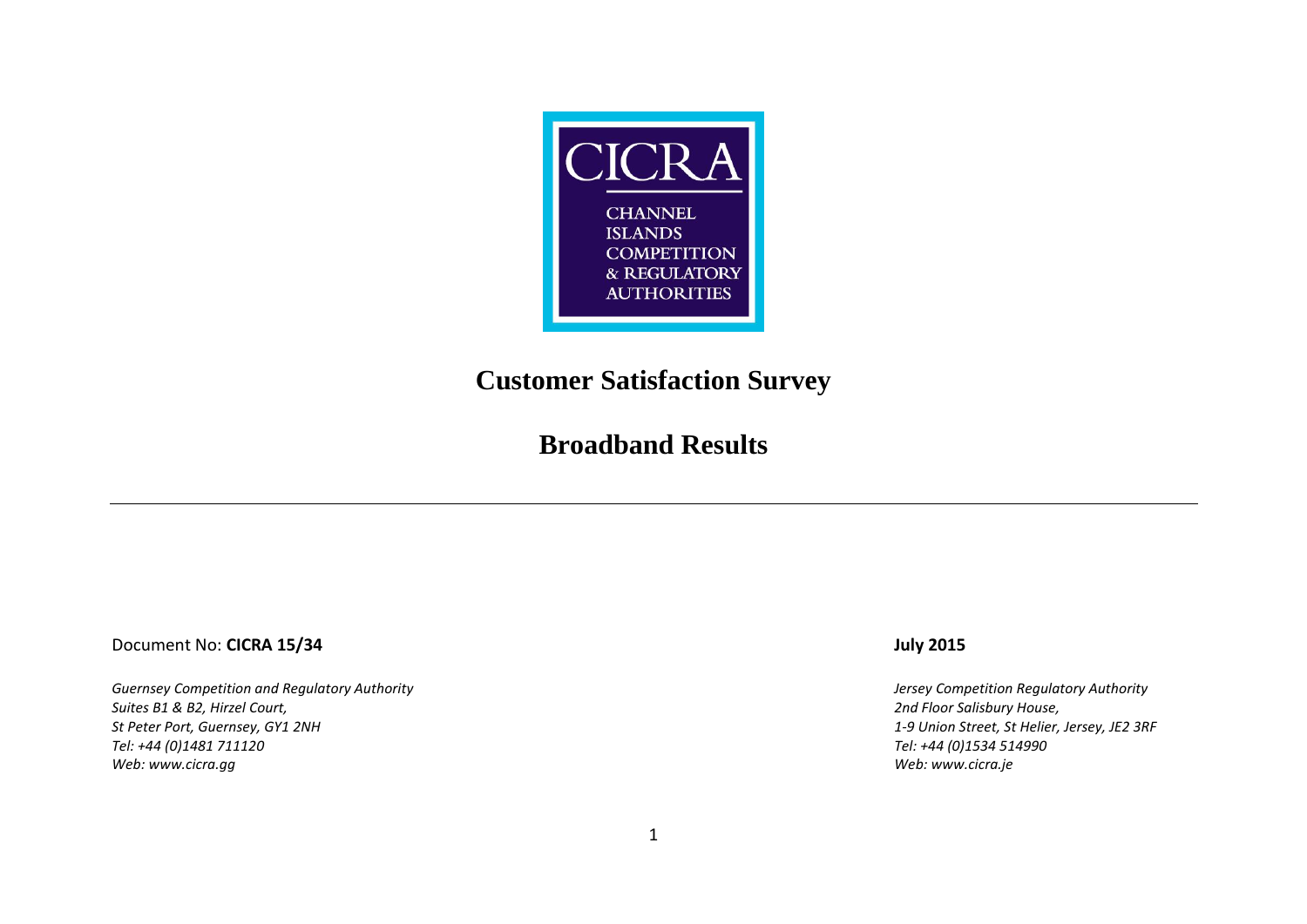## Telecoms Satisfaction Survey - Headline Results



### **Broadband - Guernsey**

Satisfaction with provider's customer service



### Broadband - Jersey



#### Satisfaction with provider's customer service

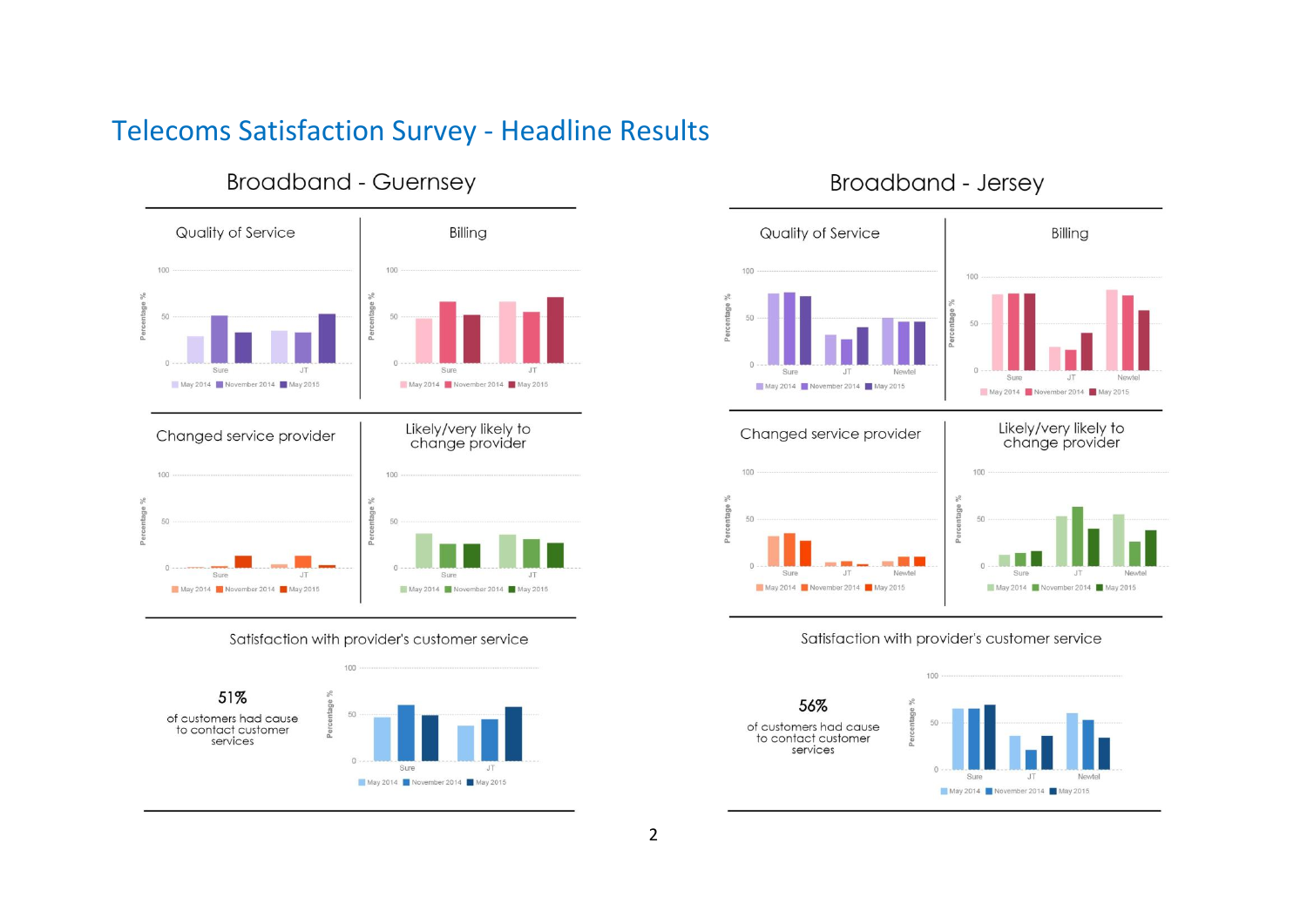### Introduction

This report on customer satisfaction with broadband services is the final of three reports on customer satisfaction that we, the Channel Islands Competition and Regulatory Authorities (CICRA), have published in recent weeks.

We expect this report to help

 $\overline{a}$ 

- customers make decisions about which broadband service provider they subscribe to and which provider they choose in the future
- broadband providers by showing where they may need to improve to better meet their customers' expectations
- us to identify the most important issues for customers which will, in turn, inform our future work in the telecoms sector.

We carry out this survey every six months so we can track changes in customer satisfaction over time and see how responsive the provider are to customer feedback. In May 2015 we commissioned our third survey of 500 customers<sup>1</sup> again focussing on the areas we know that customers are particularly interested in: quality of service, billing and issue resolution (through customer services). The survey was conducted in Jersey and Guernsey seeking customers views on these three areas for three types of services – broadband (which is the focus of this report) fixed line telecoms services (which was the focus of our first report published on 1 July 2015) and mobiles (which was the focus of our second report published on 24 July 2015). Further details of our methodology can be found on our website [www.cicra.je.](http://www.cicra.je/)

Channel Island customers have a choice of broadband provider. In Jersey broadband services are available from JT, Sure and Newtel. In Guernsey they are available from Sure and JT. We believe that all customers benefit from being offered a choice of provider even if ultimately they do not switch.

CICRA is the name given to the Jersey Competition Regulatory Authority and the Guernsey Competition and Regulatory Authority. In Jersey, we are responsible for regulating the telecoms and postal sectors along with administering and enforcing competition law. In Guernsey we are responsible for regulating the telecoms, postal and electricity sectors along with administering and enforcing competition law. Our aim is to ensure that consumers receive the best value, choice and access to high quality services in addition to promoting competition and consumers' interests.

I Island Global Research (part of the BWCI Group) undertook the survey using primarily online survey methodology with the proviso that, if the sample achieved did not truly provide a robust sample of the community, there w carry out face-to-face interviews. A robust sample of 500 in each island was achieved. The survey and the sample response were also robust in terms of quality and depth of response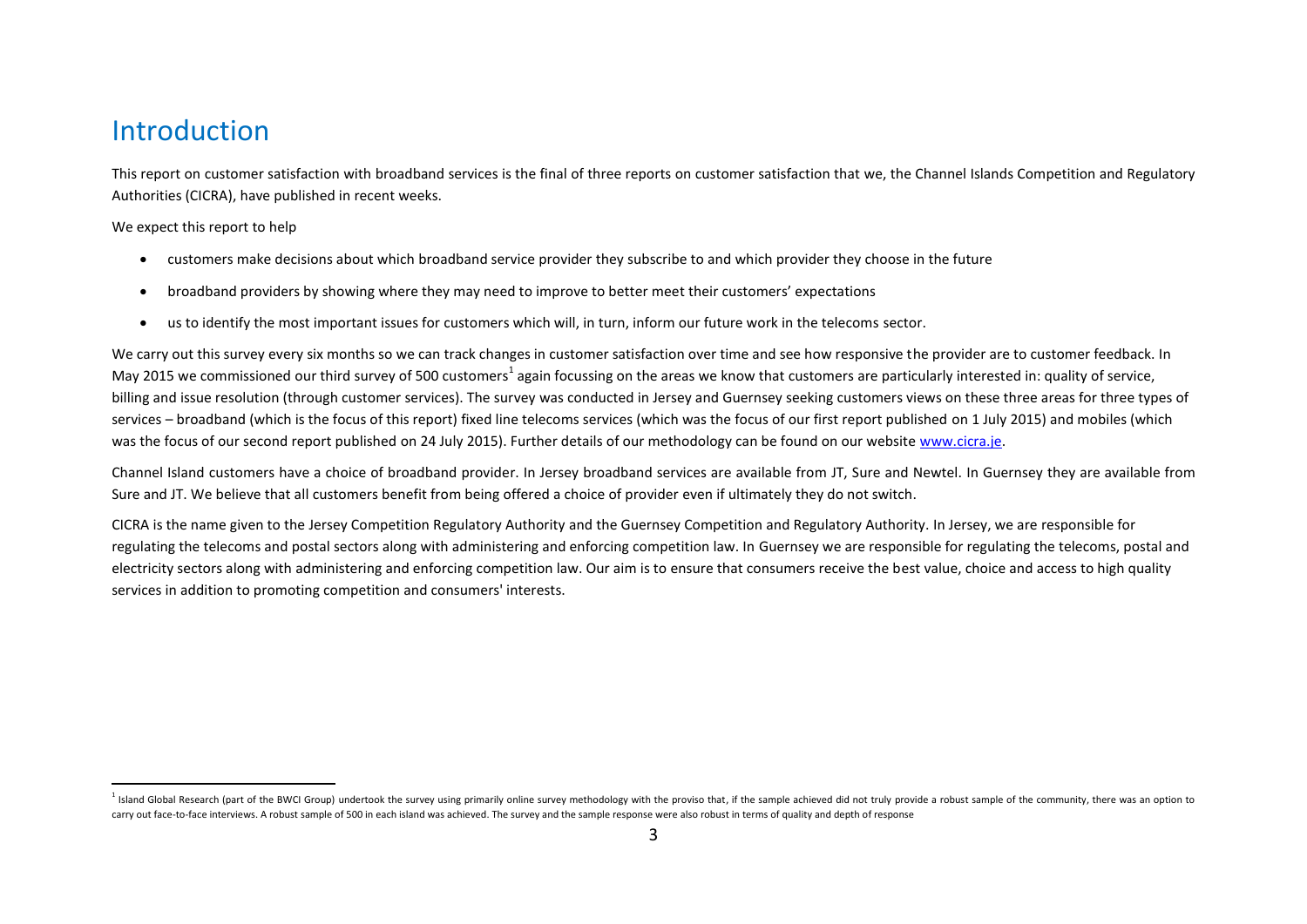### Quality of Service

Survey participants were asked the following question

'**Overall, how satisfied are you with the quality of the broadband service you receive from your provider?'**

Participants were asked to answer on a scale of very satisfied, satisfied, neither satisfied nor dissatisfied, dissatisfied or very dissatisfied.

Overall 48% of Jersey participants and 38% of Guernsey participants rated their broadband quality of service as satisfactory or very satisfactory compared to 42% and 50% respectively in November. There are significant differences in the ratings achieved by individual providers.

In Jersey, Sure received the highest quality of service ratings with 73% of participants indicating that they were satisfied or very satisfied with the quality of service received compared with 46% of Newtel and 40% of JT participants. Results from November were Sure 77 %, Newtel 46% and JT 27%.

In Guernsey, JT received the highest quality of service score with 53% of participants indicating that they were satisfied or very satisfied with their broadband quality of service compared with 33% of Sure participants. Results for November were 33% and 51%, respectively.



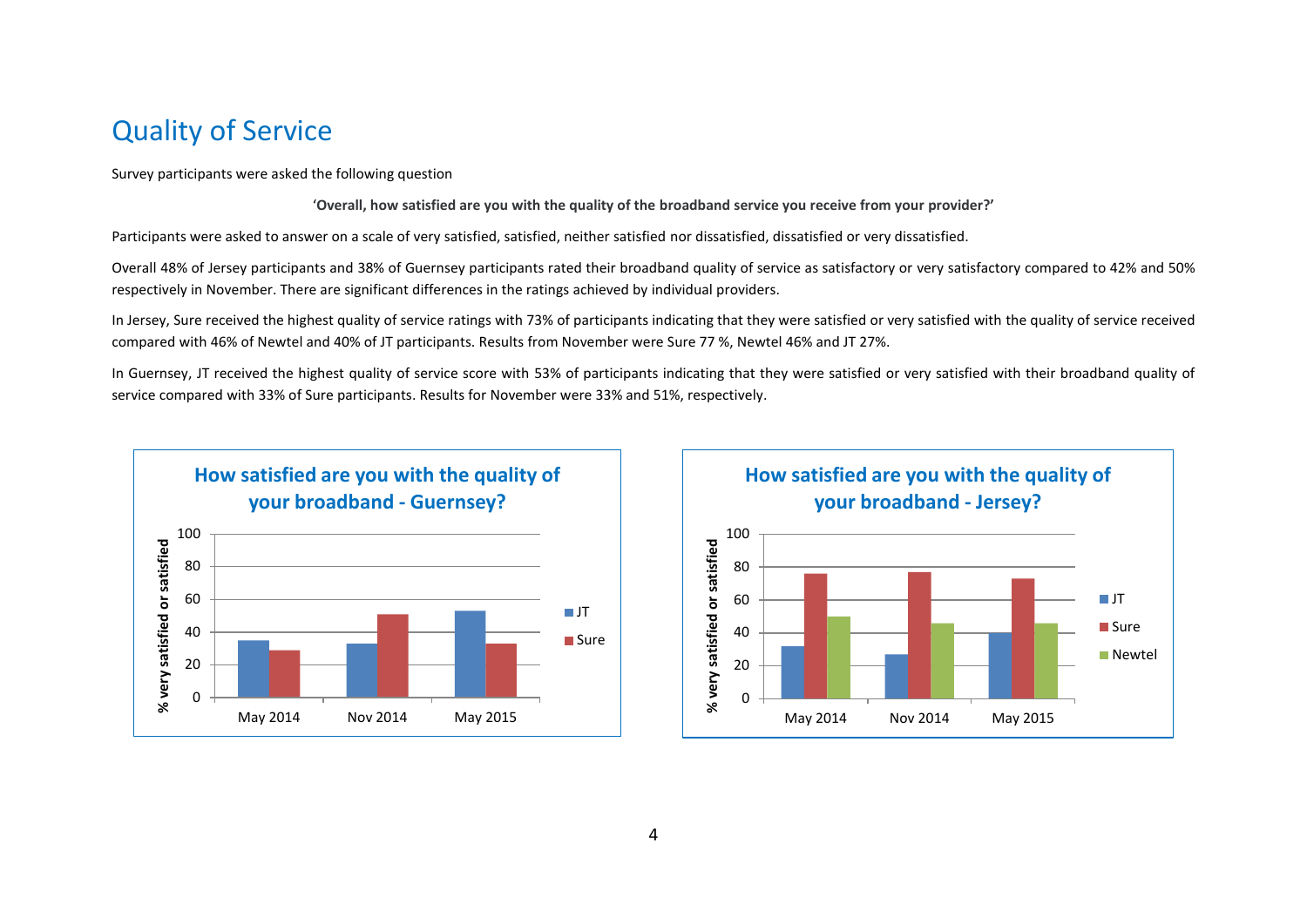# Billing

Survey participants were asked the following question

#### '**How satisfied are you with regard to your provider's billing process for broadband?'**

Participants were asked to answer on a scale of very satisfied, satisfied, neither satisfied nor dissatisfied, dissatisfied or very dissatisfied.

52% of Jersey participants and 57% of Guernsey participants rated their billing as satisfactory or highly satisfactory. Ratings in November were 44% and 66% respectively.

There were differences in the ratings achieved by individual operators in each island.

In Guernsey JT was rated highest with 71% of participants indicating that they were satisfied or very satisfied with their provider's billing process compared with 52% of Sure participants. This compares to 55% and 66% respectively in November.

In Jersey Sure was rated highest with 81% of participants indicating that they were satisfied or very satisfied with their provider's billing process compared with 64% of Newtel participants and 40% of JT participants. This compares to 82%, 80% and 22%, respectively, in November.



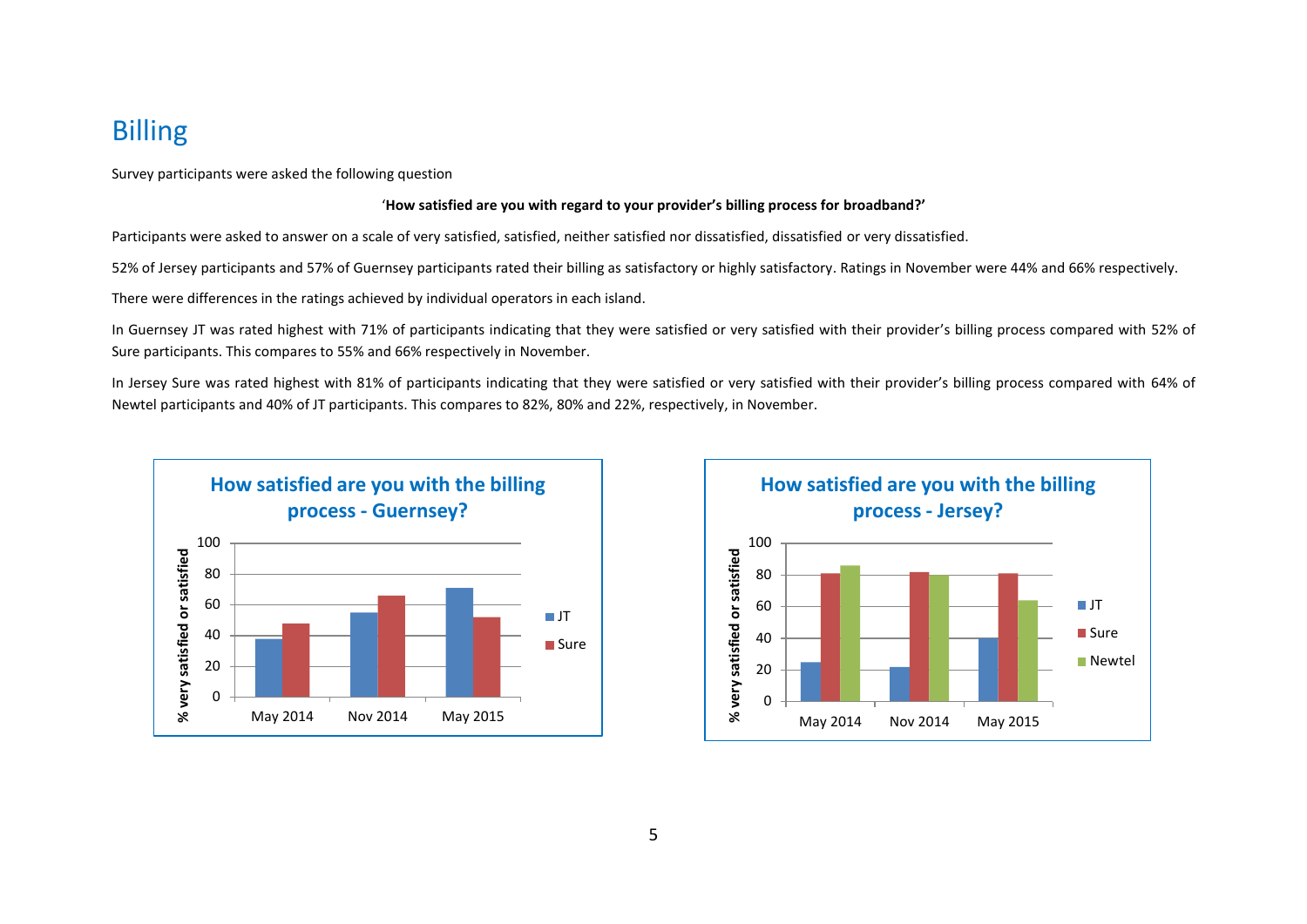### Customer Services

#### Survey participants were asked the following questions

#### '**Over the last six-12 months, have you had to contact customer services with regard to your broadband service? If yes, how would you describe your overall experience dealing with customer services?'**

56% of Jersey participants had contacted customer services with 44% reporting they were either satisfied or highly satisfied with their experience (compared to 34% in November).

In Guernsey 51% of participants had contacted customer services with 50% reporting they were either satisfied or highly satisfied with their experience (compared to 58% in November).

There were differences in the ratings achieved by individual operators in each island.

In Guernsey 58% of JT participants rated their customer services experience as either satisfactory or very satisfactory compared with 49% of Sure participants. November ratings were 45% and 60%, respectively.

In Jersey 69% of Sure participants rated their customer services experience as either satisfactory or very satisfactory compared with 36% of JT participants and 34% of Newtel participants. Ratings for operators in November were 65%, 21% and 53%, respectively.



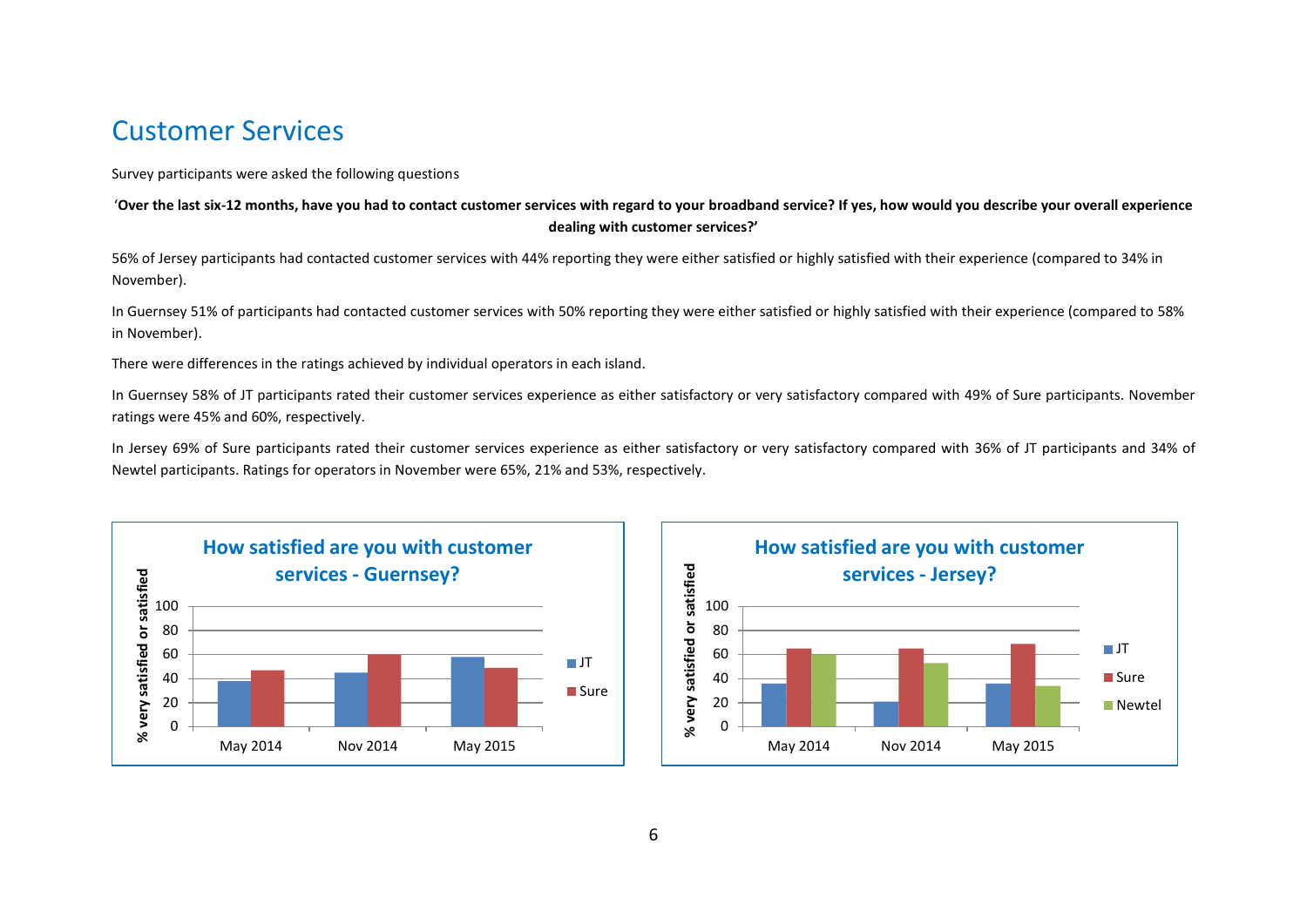# Switching provider

Survey participants were asked the following questions

**'Over the last six-12 months have you changed your broadband service? If yes, what were your main reasons for switching broadband provider?'**

9% of those surveyed in Jersey had changed provider in the last six-12 months with 40% indicating that price or offers from other providers were the main reasons for changing and 27% indicating that speed and reliability were their main considerations.

In Guernsey only 2% of respondents had changed provider.

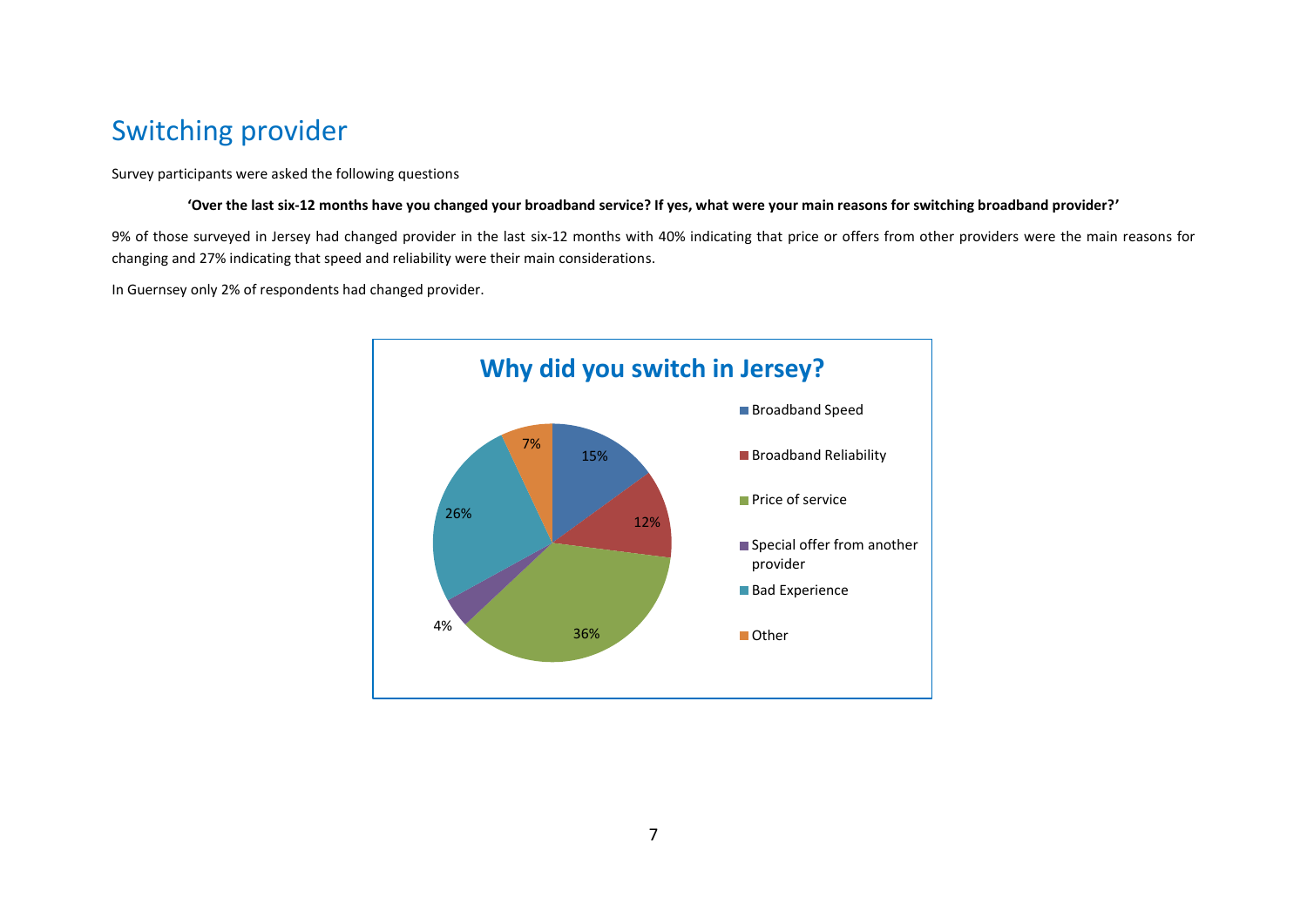# Switching providers (cont.)

Survey participants were also asked the following questions

### '**How likely are you to change your broadband provider in the future? If you have answered 'very likely' or 'likely' what are your main reasons for possibly changing provider?'**

34% of Jersey participants indicated that they were either likely or very likely to change their provider in the future compared with 26 % of Guernsey participants. In November the ratings were 48% and 27%, respectively.

The differences in the ratings achieved by individual operators were particularly striking in Jersey.

In Jersey only 16% of Sure participants indicated that they were likely or very likely to change provider in the future. This compares to 40% of JT participants and 38% of Newtel participants. Ratings for November were 14%, 63% and 26%, respectively.

In Guernsey 26% of Sure participants and 27% of JT participants indicated that they were likely or very likely to change provider in the future. Ratings for November were 26% and 31%, respectively.

The most often cited reasons for seeking to change in both islands was broadband speed and reliability (Jersey 46%, Guernsey 52%) and pricing or offers from other providers (Jersey 41% and Guernsey 36%).



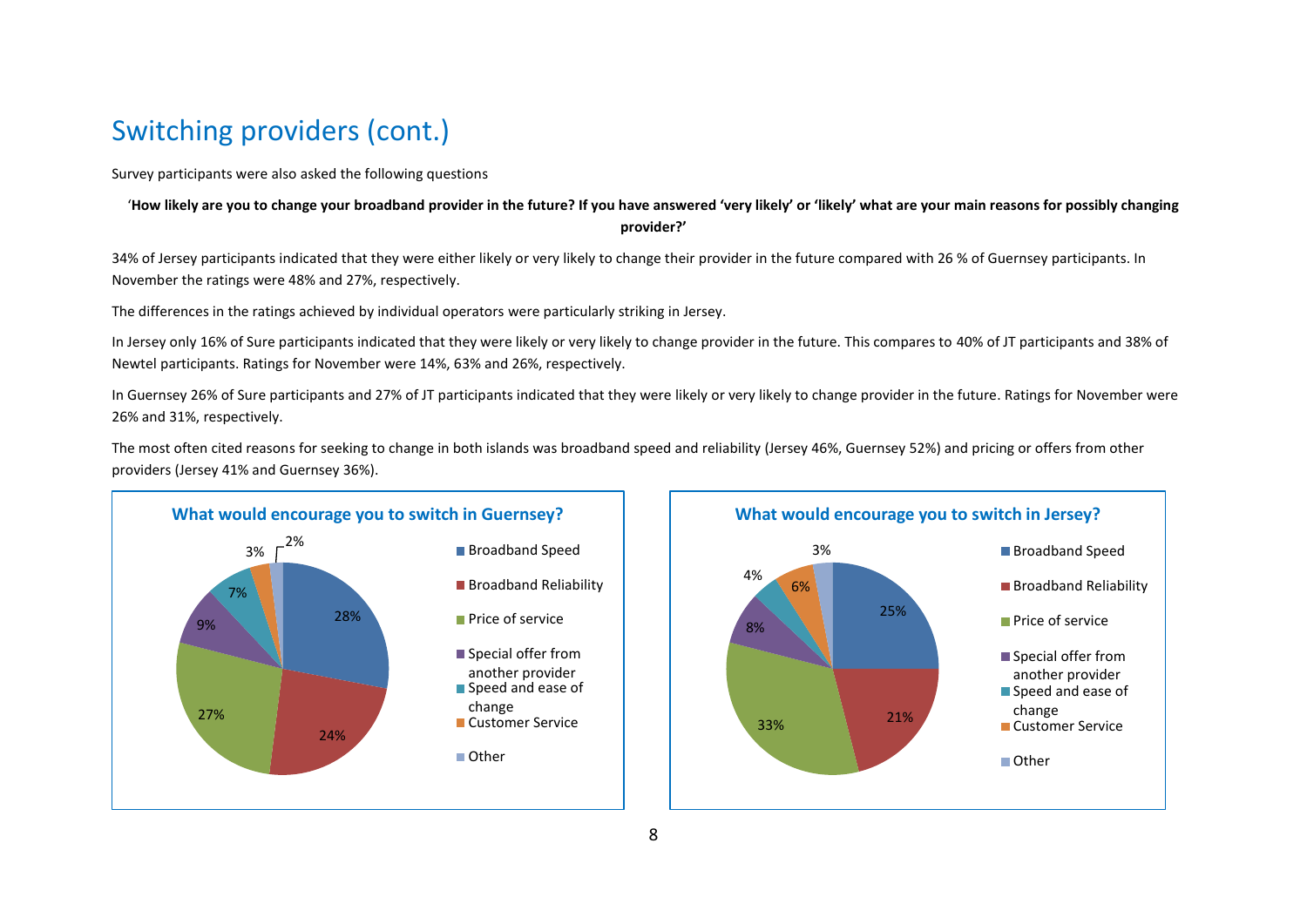## What can consumers do to improve their broadband experience?

There are many factors that can have an adverse impact on the speed of your connection; a problem with your service provider's network itself is only one. If you feel that you are not getting the broadband speed that you are subscribing to you should first use a speed test to measure how your connection is performing. You can compare this to the service speed to which you have subscribed.

Here are some tips for improving your broadband experience

- 1) UPDATE your web browser or try a new one
- 2) LIMIT the number of devices in your home the more devices you have online at once the more likely they are to slow each other down
- 3) PLUG IN using an Ethernet cable as wireless connections can be up to 30% slower than wired connections
- 4) CONSIDER timing periods of heavy usage (like downloading movies) for less busy periods. overnight, for example
- 5) SECURE your wireless network so you are not unknowingly sharing your connection with others
- 6) SCAN your computer for viruses and keep your anti-virus software up to date
- 7) CHECK your router it can be affected by interference from other household items such as TVs, cordless phones, baby monitors and microwaves. Ideally your router should have a clear space of at least a metre round it
- 8) LIMIT the number of applications that automatically start running when you log on these can slow down your connection without you even realising they are running
- 9) TRY A NEW DEVICE Many devices have capped Wi-Fi speed limits and older devices may struggle to deliver faster broadband services. Borrow a device from a friend, log it onto your wireless network and see if your experience improves

If, after trying these tips, you do not experience faster broadband contact your service provider for more help.